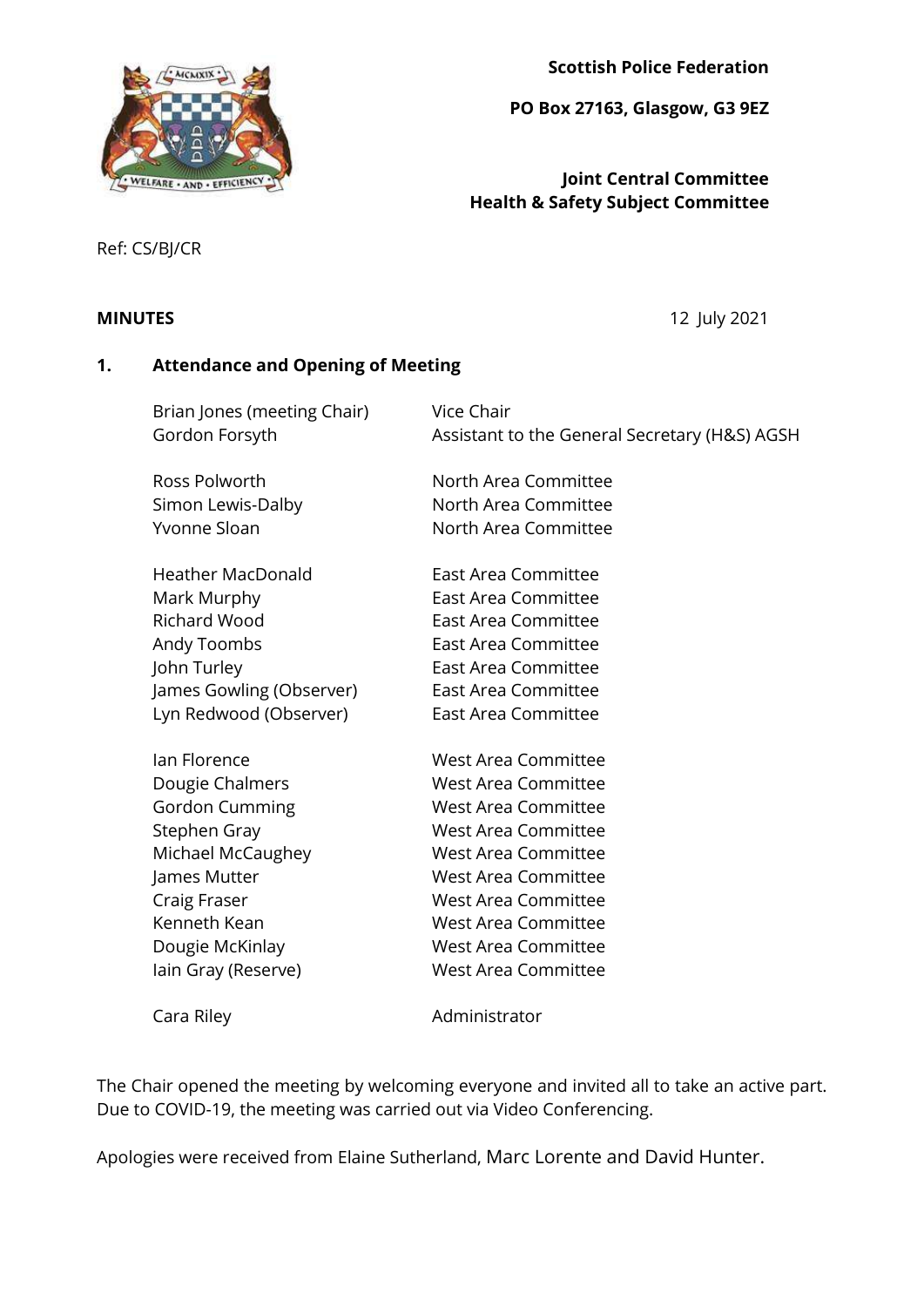#### **2. Minutes of the Previous Meeting**

The Minute of the previous meeting held on 8 April 2021, had been circulated with JCC Circular 10 of 2021, and was adopted as a true record.

# **COVID Update**

The AGSH reported that the PSOS had proposed to alter the PPE guidance commensurate with the restriction levels in a particular area. This effectively meant that when restrictions were at low levels, the requirement for officers to wear FFP3 when breaching the 2m social distance, would be removed. The SPF were opposed to this move given the rise of the Delta variant. However, due to a rapid increase in COVID related absences, the PSOS have reviewed their position and maintained the status quo.

A PPE SLWG had been created to look at the long-term plan for PPE requirements once infection rates had reduced.

Heather Macdonald advised the Committee that the Implementation Business/Continuity Plan had now been implemented in the East area due to the rapid growth of positive COVID cases, and that the East Custody would remain closed whilst staff were relocated to boost numbers across Division. Examples of outbreaks and resourcing issues were provided by the Committee and discussion followed in respect of mandatory LFT testing use.

## **3. Violence**

## **Assault Analysis**

The AGSH provided an update on police assault figures which had risen by 7% to around 7300. The most significant peaks occurred in May and August, which coincided with the relaxation of restrictions following the first lockdown. Further analysis indicated an increase in the number of police assaults occurring in private dwellings; again, this corresponded with restrictions and the lack of night time economy.

The AGSH reported a rise in submission of Accident Reporting Forms. This was indicative of guidance communications in respect of form completion and the positive impact from local YSM champions.

It was further reported that 'spitting' incidents had increased and following discussion, it was requested that guidance be circulated, providing assurance to officers over the supported used of Spit hoods.

Assaults in care establishments

Following the last Your Safety Matters meeting, analysis was requested in respect of police assaults in care establishments. It was identified that 900 assaults had been committed by young people on police officers, 72% of these occurred in care institutions, 22 offenders had committed 5 or more assaults, and of the top 10 young offenders, 4 were resident in a care homes.

The AGSH highlighted that a significant number of the assaults occurred whilst returning the offender to the care establishment or when intervening in situations whereby the young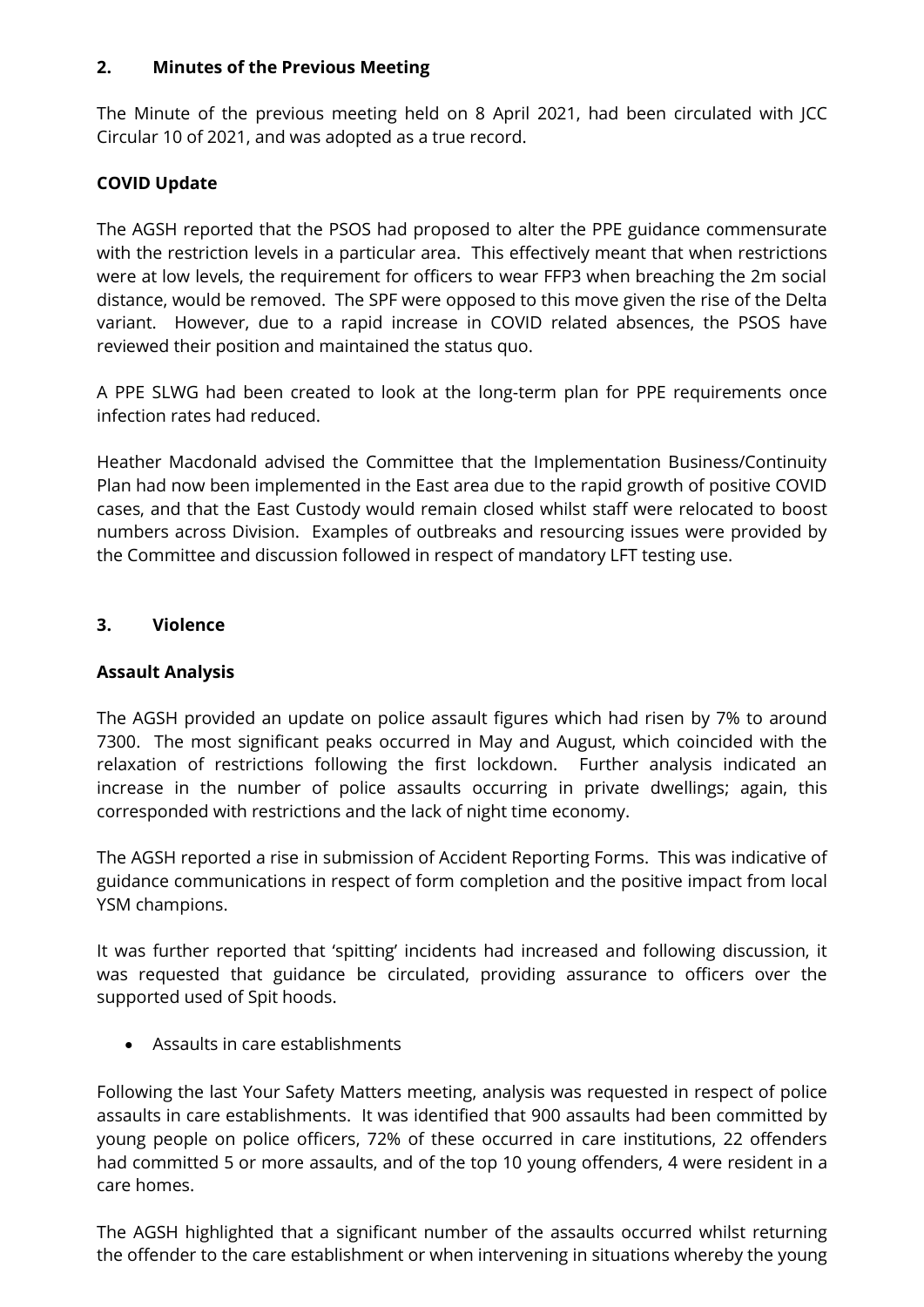person was deemed out-with control of the SWD. It was noted that work is ongoing via Case Conferences to ensure Social Work are meeting corporate responsibilities, and Protocols have been introduced in Q Division, where the problem is more prevalent.

• Impact of CAM on Violent Incidents

The AGSH informed the Committee that following analysis there was no statistically significant connection between CAM and the reduction of assaults on officers. The year has been unusual given the higher rate of remote resolution and few diary appointments. THRIVE still required a physical police attendance at incidents which are more likely to lead to violence.

OST Feedback

It was reported that 2348 officers have completed the new 2-day course. Feedback is generally very supportive of the changes.

The questionnaire also highlighted that officers require more tactical options with regard to subject control and confidence in defence against weapons.

The AGSH reported that a paper had been submitted regarding an OST response pilot regarding work tasked in relation to OST techniques following the Shields SLWG. Essentially this will entail one further day of OST Training, 6 months after the 2-day refresher course, providing additional techniques including the use of the Buckler style shield. This training will be aimed at those most likely to be exposed to violence and Q Division was proposed as the pilot area.

Discussion ensued regarding concerns around the commitment to training and uplift from resources. Whilst the concept was agreed in principle, a wider consideration would be required of the current OST backlog, the availability of resources and any longer-term complications. It was also agreed that a two-tier system should be avoided as this would only create significant disparity between officers.

Discussion followed regarding the Buckler Shield and training; specifically, whether use of the old shield could be approved until receipt of the new shield, or until vehicles had been commissioned to house the sizeable shields, in preference to being without.

## **Taser**

AGSH reported that the current number of deployable STOs remained at 510, with there being 79 operational hubs.

It was highlighted that STO training is scheduled to commence in September and applications are actively being sought. Once training is complete, in 3 years the projected deployable resource will increase from the current 2% to 12% of establishment, and whilst this is an improvement, the PSOS remains behind many Forces in the UK.

The AGSH informed the Committee that the SPF PPE Survey is ongoing, and whilst a good return rate had been received across some Divisions, Committee members were requested to promote the survey with members in all areas.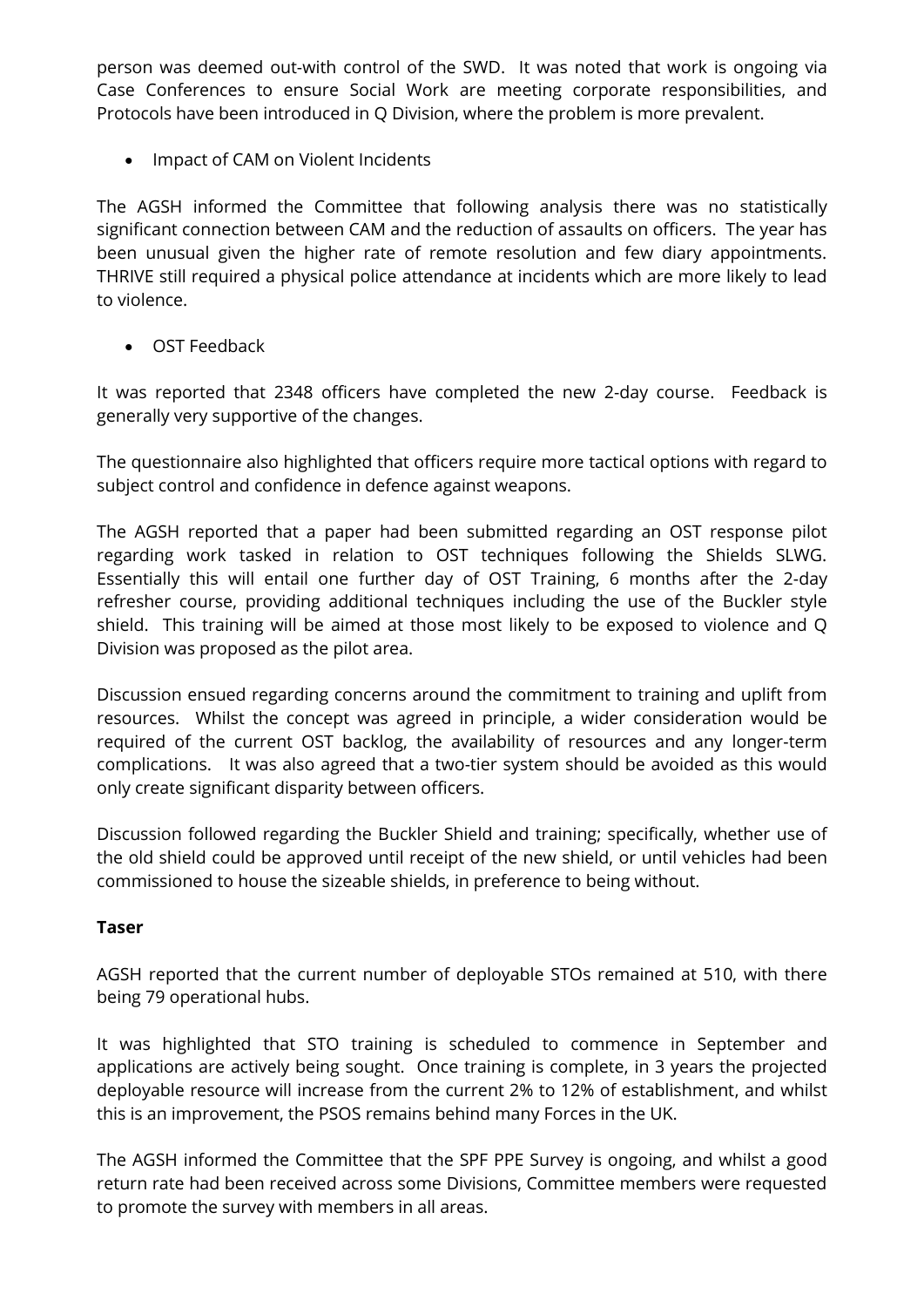# **4 Personal Protective Equipment (PPE)**

# **Body Armour**

The AGSH reported that Phase 2 of the distribution is progressing, with 95% completed at the regional hubs. At the Govan hub, only 523 remain to be fitted and supplied out of 2763 officers, which includes officers who have been shielding or are on long term absence.

The next phase had been budgeted to replace 5500 sets of armour and will include the ballistic sets for AFOs and Negotiators. This phase will cover existing armour that is due to expire between 2021 and 2025. The measurement rollout for this will commence in September, in North and East areas with a bell curve order being made for the Govan hub.

Negotiators will get personal issue, but currently they have to rely on pool sets of body armour for face to face deployments, and there is currently no availability of armour other than in Glasgow or Edinburgh.

The AGSH advised that the stock of ballistic body armour retained by stores is minimal and required for ongoing initial Firearms courses. Unfortunately, new armour cannot be ordered from the previous supplier nor the new supplier, therefore if old stock no longer fits an officer they are not deployable.

Trials for the replacement covert ballistic armour for CTSFOs and CPOs is imminent and the contract is likely to be awarded by the end of next month.

## **Footwear**

The AGSH reported that over 3000 pairs had been distributed. There had been issues with the supply of the P3 Original boot from Altberg, where a move to the P3VS boots had been suggested. The Committee were reassured that this is the same boot, but with a flameretardant coating and flame-retardant laces, making it also suitable for public order deployments.

## **Clothing**

 Clothing & Equipment Working Group – The AGSH briefed the Committee on the following topics.

Police Tunics – A proposal paper was submitted to ACC Williams via ASPS and ACCs. Feedback is now sitting with ACC Williams for consideration. The original intent of this has perhaps been missed in that it was simply to have a supply of tunics that could be borrowed by officers involved in formal proceeding such as police funerals.

Equipment Carriers – Samples of the carriers and klickfast attachments were in the process of being obtained.

Gender Neutral Headgear – ACC Mairs is now taking this to his stand-alone Equality & Diversity Meeting for progression, and this will no longer sit with this Group.

Op Urram – It was recognised that should there be an issue with the kit provided to officers for Op Urram, the same issues would be experienced by officers a short distance away and they too would require replacement kit.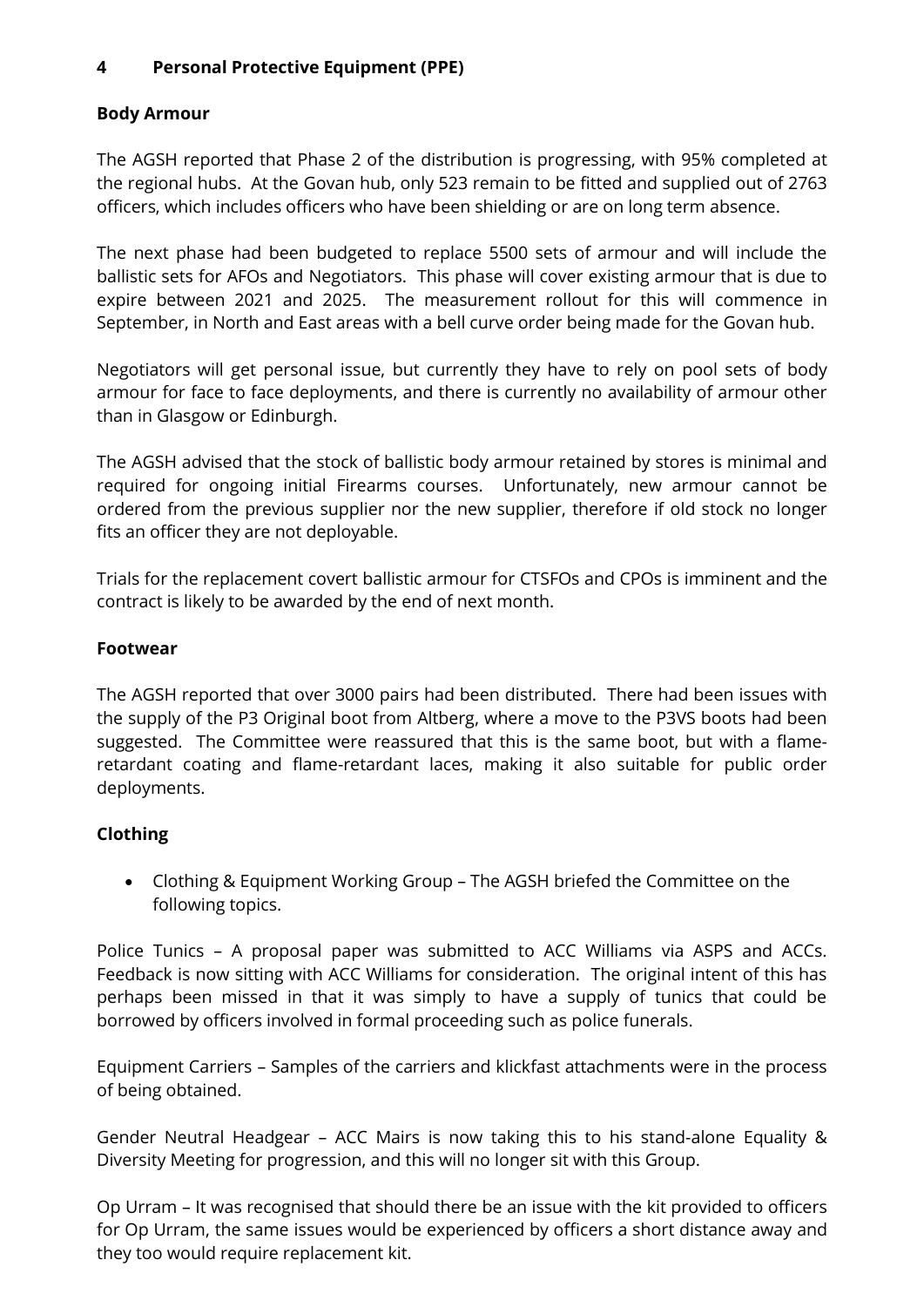Vehicle Equipment Group

An update on the work carried out by this group with regard to vehicle equipment was provided. The work of this group will be subsumed back into the work of the CEWG as business as usual.

The Road Safety/Locus Protection Training – This Training was now with LTD for development and delivery.

Road Signage – This is the only outstanding task that isn't fully discharged, and whilst a compliant product has been developed, there remains issues with stability.

• Soft-cuffs

An update on the trial of soft-cuffs utilised in Custody was provided. Soft-cuffs are a Velcro based product designed for use with custodies under level 4 observations, who are intent on causing themselves harm or are suspected of internal concealments. These cuffs are designed to provide more pain free, comfortable security in comparison to using rigid handcuffs, and have a positive calming effect. These will be issued to each Primary Custody Centre and training will be rolled out to staff.

Aviation Security & Safety Unit

The AGSH reported that following some clarification, the kit list had now been approved.

# **5 Operational Equipment**

## **Fleet**

The AGSH advised the Committee that 140 beat cars are in the process of being commissioned to replace vehicles with high mileages and instances of breakdown. It was explained that the last-minute funding secured should see a sizable percentage of the existing ICE fleet replaced in the coming year, however commissioning and airwave issues are impacting on timescales.

Work continues on finding a solution for the installation of Carbon Monoxide detectors.

## **Vehicle Equipment**

Vehicle equipment, with the exception of a BS compliant sign had been delivered. The AGSH reiterated the importance of weekly checks and replacement of missing equipment, which is considered as business as usual replacement via BSUs.

## **6 First Aid**

## **Naloxone**

The AGSH reported that Naloxone had been extended into Caithness. Ross Polworth reported that the training required to be adapted to suit a rural division where issues such as Ambulance attendance times is challenging. Discussion followed regarding Naloxone training as a whole and issues identified.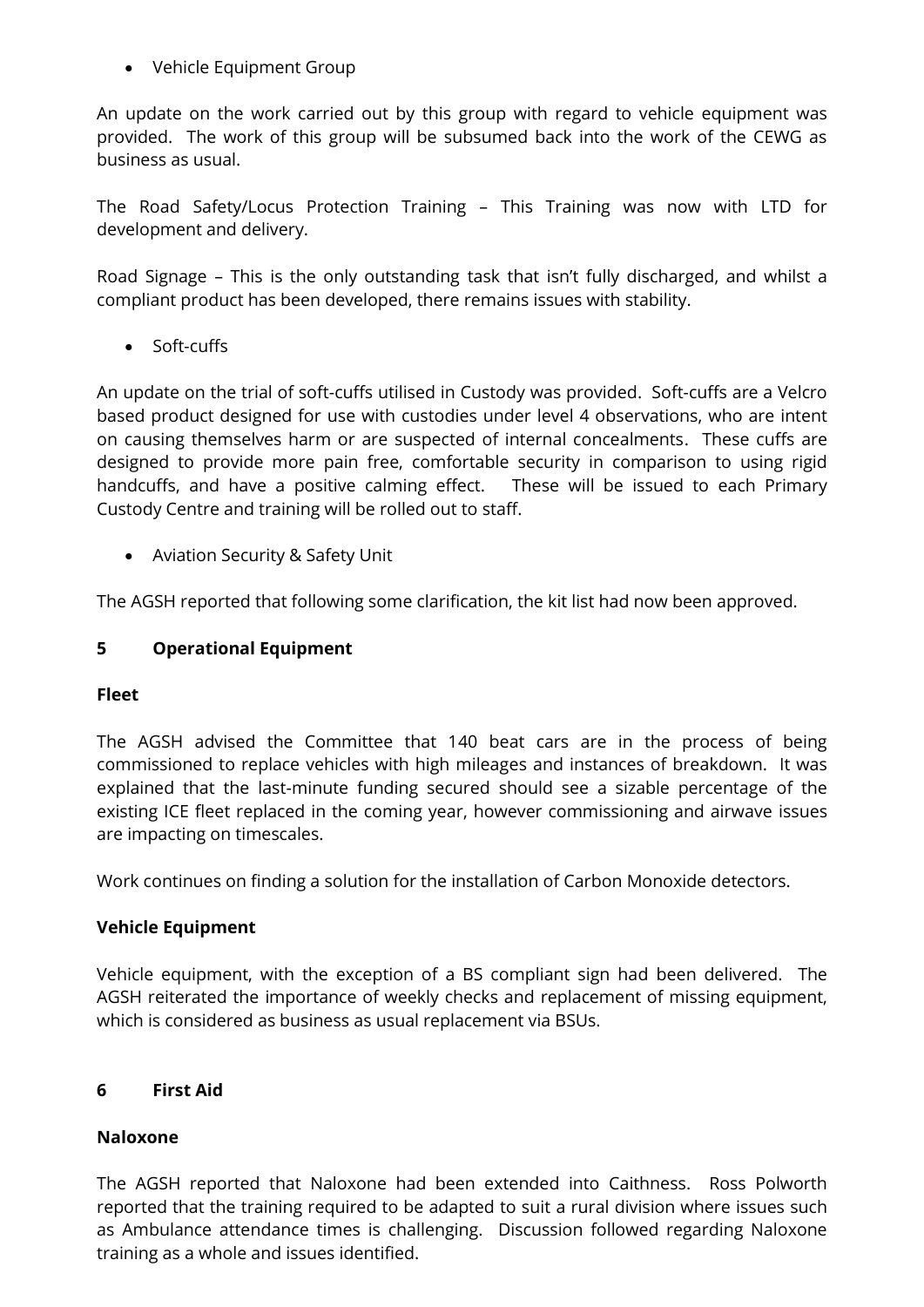#### **7 Administration & Governance**

The AGSH reported that there were 14 ongoing accident investigations with 6 completed since the last meeting. Custody audits are ongoing and Inspections were due to commence in the new future.

## **8 Training**

The Committee were informed that 8 FTOBs and Federation representatives had recently completed the IOSH Managing Safely Training and one further course is planned for later this year.

#### **9 Area Updates**

#### **North**

Ross Polworth reported on a rise of Assault figures for the North area and in particular the struggles with custodies within police vehicles. The Committee were reminded of the importance of members reporting incidents timeously.

The Committee were briefed on various issues occurring in the North area, including Cannabis cultivation, which had recently become more prevalent, and the low take up of Telematics following training. The lack of OST training remained an issue which had been discussed earlier in the meeting.

#### **East**

Covid **-** Heather Macdonald advised the Committee that Covid was becoming the main focus with a number of Divisions requesting Covid visits and local representatives were thanked for their assistance. Covid meetings were occurring weekly, and as advised at the start of the meeting, CJSD had implemented the BCP in the East; with Livingston and Kirkcaldy closing to enable safe working environments for staff at St Leonards, Falkirk and Dunfermline. This will be subject to regular review.

SLWG – Safe Custody Presentation. Heather Macdonald briefed the Committee that this was a review of processes following a shooting in the MET. This had now concluded and a briefing paper had been compiled with several recommendations to be presented to senior leadership within CJSD. This paper was available to the Committee if they wished.

CJSD – Meetings continue within local CJSD management to discuss ongoing issues similar to local policing.

Road Policing Shifts – The Consultation had now concluded and 'constructive' feedback had been provided. A report was to be compiled and sent to Ch Supt Blakelock.

CID/PPU **–** The Committee were informed that the SPF had become aware that DI's/DCI's were commencing day shift at 0600 hours, during their on-call week, to provide an upward briefing process to the Executive. This was not only a clear breach of Regulations but also the Work Force Agreement and following enquiries it was identified that this was a National